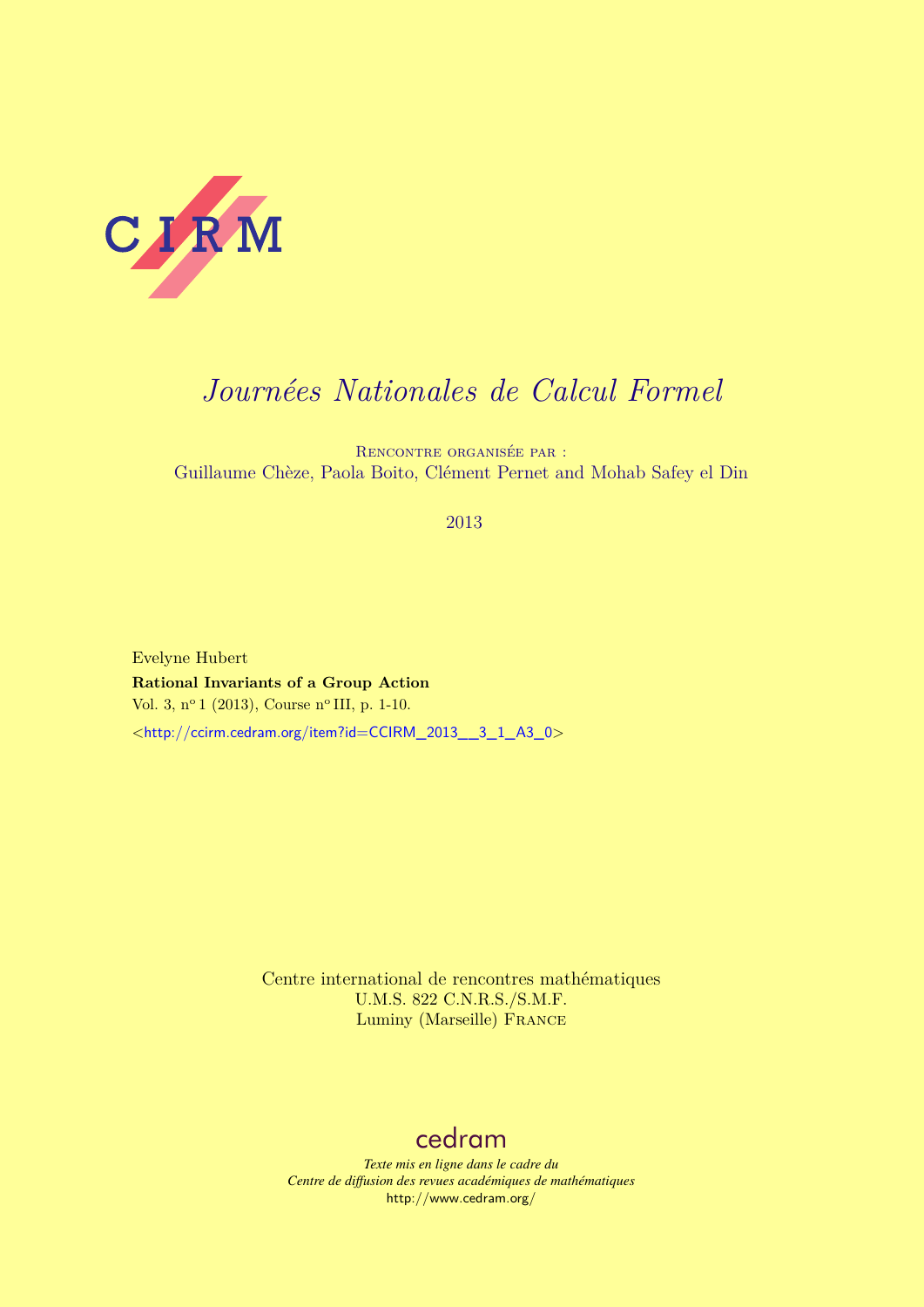# Rational Invariants of a Group Action

Evelyne Hubert

# **Abstract**

This article is based on an introductory lecture delivered at the *Journée Nationales de Calcul Formel* that took place at the *Centre International de Recherche en Mathématiques* (2013) in Marseille. We introduce basic notions on algebraic group actions and their invariants. Based on geometric consideration, we present algebraic constructions for a generating set of rational invariants. <http://hal.inria.fr/hal-00839283>

#### **INTRODUCTION**

Group actions and their invariants is a vast topic on which the greatest algebraists and geometers have contributed. Introducing the topic in its globality and greatness is out of my reach. What I present in those notes are algorithms for problems I encountered in a different context and that were not treated in the active area of computational invariant theory [\[Stu93,](#page-10-0) [DK02\]](#page-10-0).

I describe a construction of rational invariants of an action of an algebraic group. The class of rational actions to which it applies has not received much attention from the algebraic point of view. Those are nonetheless the actions classically encountered in differential geometry - as for instance conformal or projective actions. My original motivation was to provide an algebraic foundation to the *moving frame* construction as reformulated in [\[FO99\]](#page-10-0). This was achieved in a series of articles [\[HK07a,](#page-10-0) [HK07b,](#page-10-0) [Hub09\]](#page-10-0), an overview of which can be found in [\[Hub12\]](#page-10-0). These notes is based on the main results from [\[HK07a\]](#page-10-0). Some arguments have been simplified and some of the concepts have been reajusted. The computation of rational invariants is addressed with Gröbner bases, as the most widespread tool for algebraic elimination that that provides canonical representations of an ideal. The algebraic construction makes use of the notion of a *section to the orbits*. This brings a computational advantage, but also makes connections with the concepts of normal forms.

Generating sets of rational invariants serve the purpose of *separating* generic orbits, *i.e.* to characterize objects which are the same under the action of an element in the group. For the generating sets we compute, we furthermore have an algorithm to rewrite any invariants in terms of those. They thus provide a natural set of variables to express a system admitting the group as *symmetry*.

Course taught during the meeting "Journées Nationales de Calcul Formel" organized by Guillaume Chèze, Paola Boito, Clément Pernet and Mohab Safey el Din. 13-17 mai 2013, C.I.R.M. (Luminy).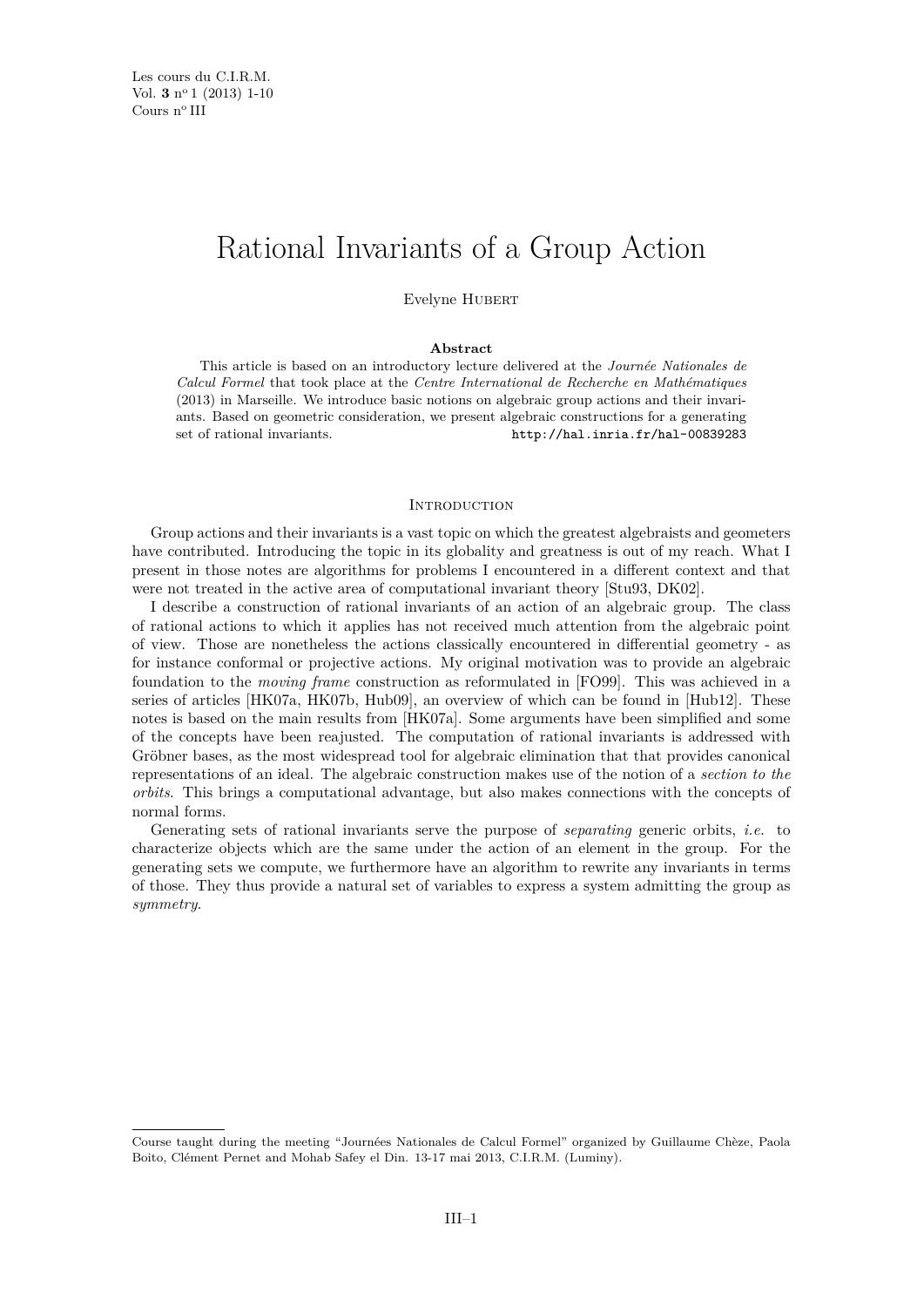#### 1. GROUP ACTIONS

<span id="page-2-0"></span>The action of a group  $(\mathcal{G}, \cdot)$  on a set  $\mathcal Z$  is a map

$$
\star: \begin{array}{ccc} {\cal G} \times {\cal Z} & \to & {\cal Z} \\ (\lambda, z) & \mapsto & \lambda \star z \end{array}
$$

that satisfies the following axioms:

- $1 \star z = z$ ,  $\forall z \in \mathcal{Z}$ , where 1 is the identity of the group;
- $\lambda \star (\mu \star z) = (\lambda \cdot \mu) \star z$ ,  $\forall z \in \mathcal{Z}, \forall \mu, \lambda \in \mathcal{G}$ .

We shall consider the action of an affine algebraic group on an affine space  $\mathbb{K}^n$ .  $\mathbb{K}$  is a field of characteristic zero. Mostly  $\mathbb K$  stands for  $\mathbb C$ . But visualisation are made over the reals  $\mathbb R$  and computations are performed over Q.

The groups we consider are affine algebraic groups. They are given by an affine algebraic variety G endowed with a group operation  $\cdot : \mathcal{G} \times \mathcal{G} \to \mathcal{G}$  and an inverse  $\mathcal{G} \to \mathcal{G}$  given by polynomial maps. To be explicit, we assume that G is embedded in K<sup>s</sup> and  $G \subset K[\lambda_1, \ldots, \lambda_s]$  is its defining ideal; G is a radical ideal whose irreducible components all have the same dimension, say *r*. The coordinate ring  $\mathbb{K}[\mathcal{G}]$  can be identified with the quotient algebra  $\mathbb{K}[\lambda_1, \ldots, \lambda_l]/G$ .

**Example 1.1.** SL<sub>n</sub>(K), the group of matrices with determinant one, or  $O_n(K)$  the group of or*thogonal matrices, naturally appear as linear algebraic groups*<sup>1</sup> *. The defining properties for the* matrices translate into polynomial equations in the  $n^2$  entries of the matrices.

 $O_n(K)$  has two components:  $SO_n = SL_n \cap O_n$  that contains the identity and the set of orthogonal *matrices with determinant* −1*.*

**Example 1.2.** *The multiplicative group*  $\mathbb{K}^* = \mathbb{K} \setminus \{0\}$  *can be described by*  $\mathbb{K}[\lambda, \mu]/(\lambda \mu - 1)$ *. Then*  $(\lambda, \mu)^{-1} = (\mu, \lambda)$ *. We often spare introducing a second variable and simply write*  $\lambda^{-1}$ *. The coordinate ring is then the ring of Laurent polynomials*  $\mathbb{K}[\lambda, \lambda^{-1}]$ *.* 

*Likewise, the group of invertible matrices*  $GL_n(\mathbb{K})$  *is an algebraic group. It is described by*  $\mathbb{K}[a_{ij}, h]/(h \det(a_{ij}) - 1)$ . It is abbreviated into  $\mathbb{K}[a_{ij}, \det(a_{ij})^{-1}]$ .

If Z is a K-linear space and  $\rho : \mathcal{G} \to GL(\mathcal{Z})$  is a group morphism the action given by  $\lambda * z =$  $\rho(\lambda)(z)$  is linear. Those are *representations* and this is a topic on its own. Reference books for the computation of their polynomial invariants include [\[Stu93,](#page-10-0) [DK02\]](#page-10-0) but there is wealth of results in the more classical texts.

We are interested in the case where  $\mathcal Z$  is an irreducible affine algebraic variety and  $\star$  is a rational action. It is defined by a homomorphism  $\rho$  from  $\mathcal G$  to the birational maps of  $\mathcal Z$ . In practice  $\star$  is given by the quotients of polynomials that define a map from some open (dense) subset of  $\mathcal{G} \times \mathcal{Z}$ to Z.

In this presentation, to avoid the difficulty inherent to rational maps, which are not actual maps, we shall settle for *regular actions*. They are given by a morphism  $\rho : \mathcal{G} \to \text{Aut}(\mathcal{Z})$  so that  $\star : \mathcal{G} \times \mathcal{Z} \rightarrow \mathcal{Z}$  is described by a polynomial map.

**Definition 1.3.** *The orbit of*  $z \in \mathcal{Z}$  *is the set*  $\mathcal{O}_z = \{ \lambda \star z \mid \lambda \in \mathcal{G} \}.$ 

The orbit of *z* is the image of the polynomial map  $\mathcal{G} \to \mathcal{Z}, \lambda \mapsto \lambda * z$ . An orbit is open in its closure (in Zariski's topology). If it is not closed, its boundary is an invariant subvariety of smaller dimension. There is an invariant open set of  $\mathcal Z$  where the orbits are of the same (maximal) dimension  $d \leq r$ .

We present some examples of linear actions in the plane to illustrate the above properties of their orbits. We then give examples of relevant actions which are not linear.

**Example 1.4.** SCALINGS. If we consider the representation  $\rho : \lambda \mapsto \begin{pmatrix} \lambda & 0 \\ 0 & \lambda \end{pmatrix}$ 0 *λ of* K<sup>∗</sup> *the generic orbits are of dimension 1. Their closures include the origin, which is the only zero dimensional orbit.*

<sup>1</sup>Any *affine algebraic group* can actually be realised as a subgroup of matrices. Hence the common use of the name *linear algebraic groups*.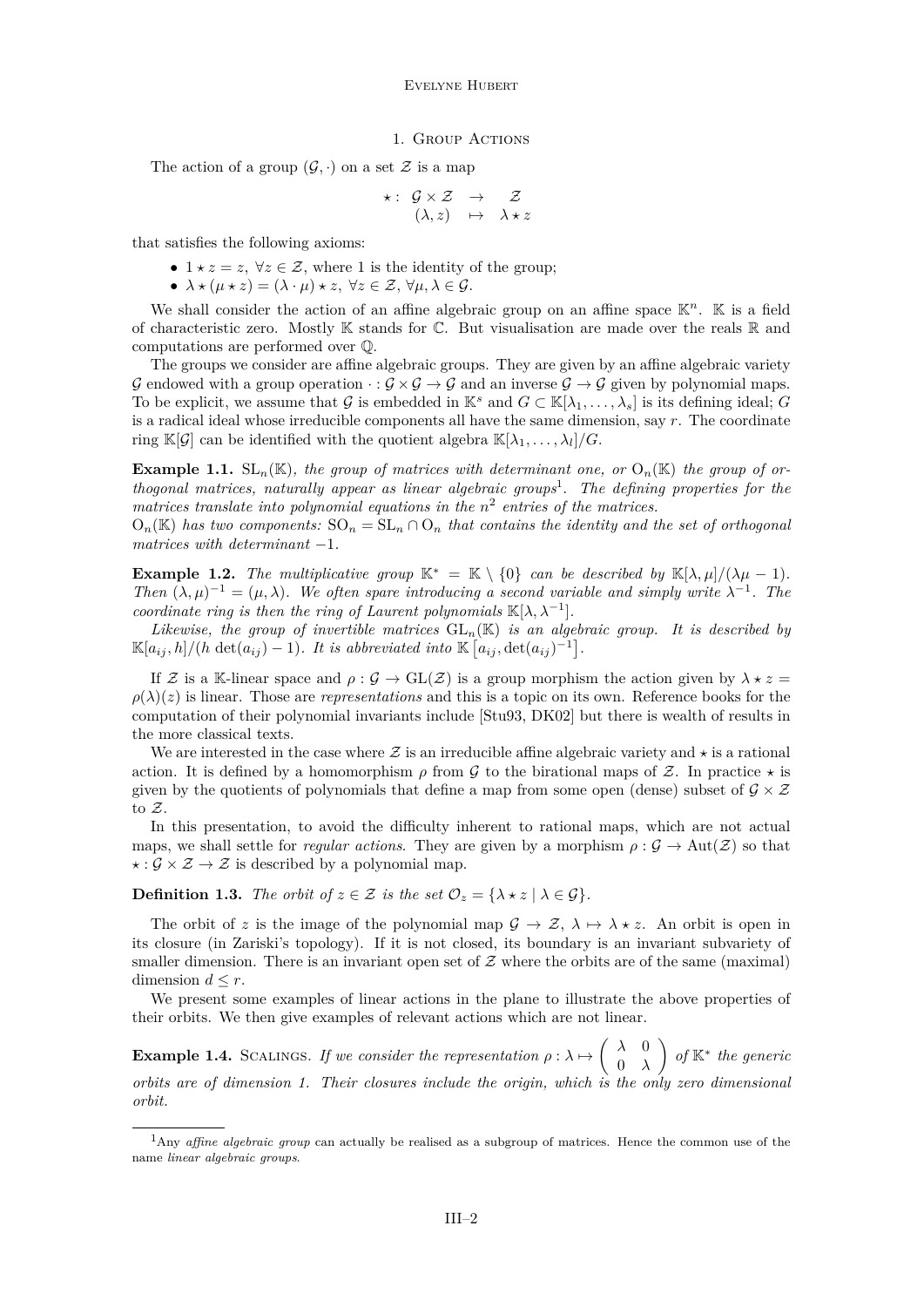<span id="page-3-0"></span>

Example [1.4](#page-2-0) : orbits of scalings in the plane.



Example 1.5 Example 1.6 Example 1.7

*If we consider the representation*  $\rho : \lambda \mapsto \begin{pmatrix} \lambda & 0 \\ 0 & \lambda \end{pmatrix}$  $0 \lambda^{-1}$  *of* K<sup>∗</sup> *, the generic orbits are onedimensional and closed. There are two one-dimensional orbits whose closure contain the origin, which is the only zero dimensional orbit.*

*For later reference we consider the representation*  $\rho : \lambda \mapsto \begin{pmatrix} \lambda^2 & 0 \\ 0 & \lambda^2 \end{pmatrix}$  $0 \lambda^3$  *. The situation is similar to the first scaling introduced. But note that the origin is now a singular point of the orbit closure.*

**Example 1.5.** ROTATION. *Consider the special orthogonal group*  $SO_2(\mathbb{K})$  *given by*  $G = (\lambda_1^2 + \lambda_2^2 - \lambda_1^2)$ 1) ⊂ K[*λ*1*, λ*2] *with representation*

$$
\rho : (\lambda_1, \lambda_2) \mapsto \left( \begin{array}{cc} \lambda_1 & -\lambda_2 \\ \lambda_2 & \lambda_1 \end{array} \right)
$$

*The generic orbits are one dimensional and closed. The origin is the only zero dimensional orbit.*

**Example 1.6.** *Consider the representation*

$$
\rho : \lambda \mapsto \left( \begin{array}{cc} 1 & \lambda \\ 0 & 1 \end{array} \right)
$$

*of* (K*,* +)*. The generic orbits are one dimensional and closed. They are the lines parallel to, different from, the horizontal coordinate axis. All the points on the horizontal coordinate axis are zero dimensional orbits.*

**Example 1.7.** *Consider the representation*

$$
\rho : \lambda \mapsto \left( \begin{array}{cc} 1 & 0 \\ 0 & \lambda \end{array} \right)
$$

*of* (K<sup>∗</sup> *,* ·)*. The horizontal coordinate axis consists of zero dimensional orbits. The generic orbits are one dimensional and their closures include a point on the horizontal coordinate axis.*

**Example 1.8.** *The*  $\mathbb{K}^* \times \mathbb{K}$  *action given by*  $(\lambda, a) \star z = \lambda z + a$  *is a simple example of a regular action that is not linear.*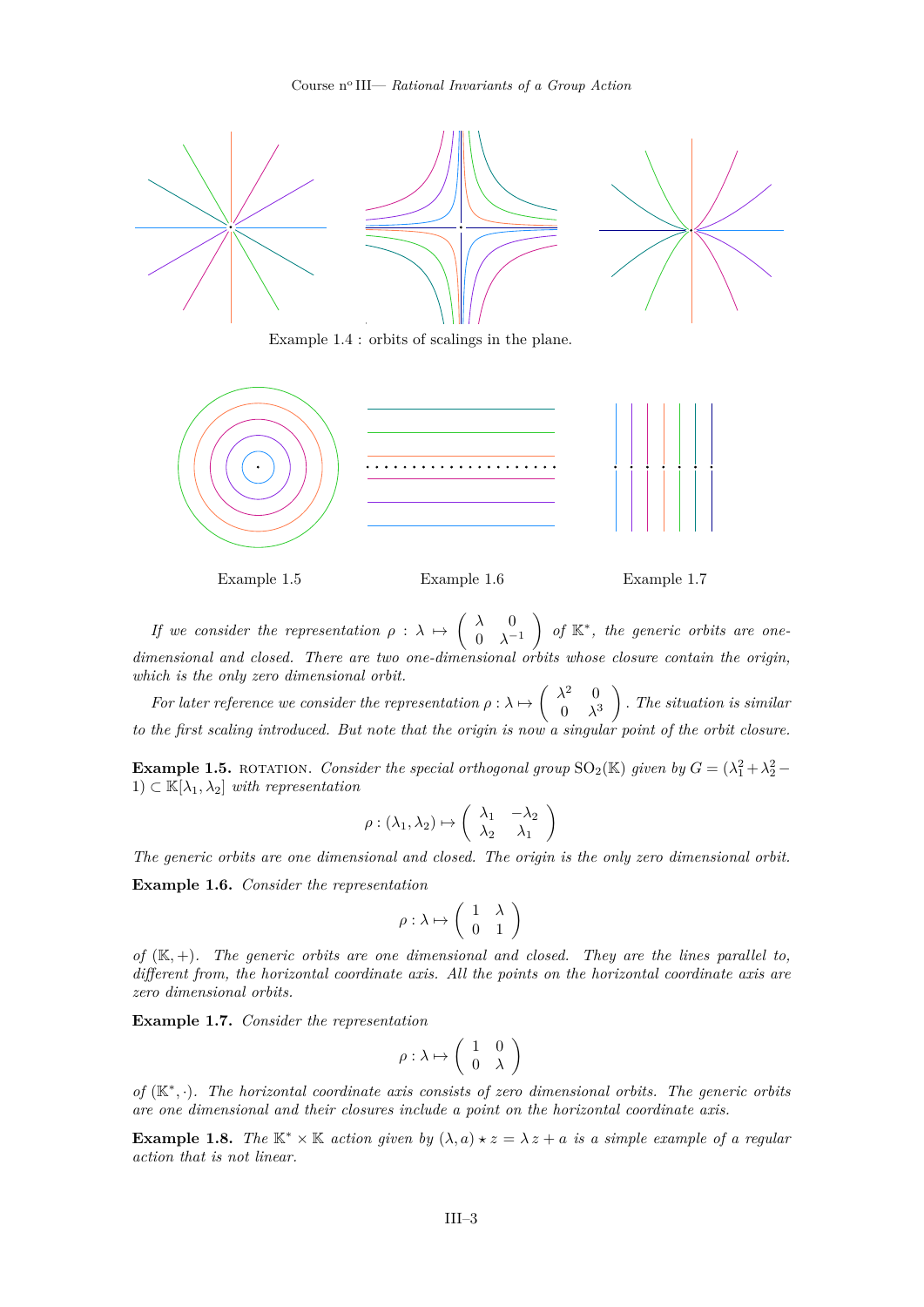<span id="page-4-0"></span>**Example 1.9.** *The Euclidean group*  $O_n(\mathbb{R}) \ltimes \mathbb{R}^n$  *is the group of isometries of the affine space*  $\mathbb{R}^n$ *.* 

**Example 1.10.** MÖBIUS TRANSFORM. This is a (non linear) action of  $SL_2(\mathbb{R})$  on the plane  $\star: SL_2(\mathbb{R}) \times \mathbb{R}^2 \to \mathbb{R}^2.$ 

$$
\begin{pmatrix} a & b \\ c & d \end{pmatrix} \star (x, y) = \begin{pmatrix} ac(x^2 + y^2) + (ad + cb)x + bd \\ (cx + d)^2 + (cy)^2 \end{pmatrix}, \frac{y}{(cx + d)^2 + (cy)^2} \end{pmatrix}
$$

## 2. Rational invariants

**Definition 2.1.** *A rational function*  $f \in K(Z)$  *is a* rational invariant *if*  $f(\lambda \star z) = f(z)$  *for all*  $\lambda \in \mathcal{G}$ . The set of rational invariants forms a field denoted  $\mathbb{K}(\mathcal{Z})^{\mathcal{G}}$ .

If Z is the affine space  $\mathbb{K}^n$  then  $\mathbb{K}[\mathcal{Z}]$  is the polynomial ring  $\mathbb{K}[Z_1,\ldots,Z_n]$ . We shall describe the computation of rational invariants in this situation<sup>2</sup>.

The orbit  $\mathcal{O}_z$  of a point  $z \in \mathcal{Z}$  is the image of a polynomial map. The ideal of its (Zariski) closure can be obtained by algebraic elimination. Assume that the action is given by the polynomials  $f_1, \ldots, f_n \in \mathbb{K}[\lambda_1, \ldots, \lambda_s, z_1, \ldots, z_n]$  i.e.  $\lambda \star z = (f_1(\lambda, z), \ldots, f_n(\lambda, z))$ . We shall write

 $(Z - \lambda * z)$  to mean  $(Z_1 - f_1(\lambda, z), \ldots, Z_n - f_n(\lambda, z))$ .

The ideal thus formed belongs to  $\mathbb{K}(z)[\lambda, Z]$ . Consider the elimination ideal

$$
O = (G + (Z - \lambda * z)) \cap \mathbb{K}(z)[Z].
$$

For generic *z*, it provides the ideal of the closure of  $\mathcal{O}_z$  by specialization. It is therefore an ideal of dimension *d*, the dimension of the generic orbits. Because  $\mathcal{O}_z = \mathcal{O}_{\mu \star z}$ , for all  $\mu \in \mathcal{G}$ , *O* has some invariant property. A canonical representation of this ideal must be defined over  $\mathbb{K}(z)^G$ .

**Theorem 2.2.** *The reduced Gröbner basis of*  $O = (G + (Z - \lambda * z)) \cap \mathbb{K}(z)[Z]$ *, with respect to* any term order on Z, consists of polynomials in  $\mathbb{K}(z)^G[Z]$ .

*Proof.* For a given term order, the reduced Gröbner basis of an ideal is unique. Let *Q* be a reduced Gröbner basis for *O* for a given term order on *Z*. As such it consists of monic polynomials in  $\mathbb{K}(z)[Z].$ 

There is a closed proper subset W of Z s.t. for  $z \in \mathcal{Z} \setminus \mathcal{W}$  the image of Q under specialization is a (reduced) Gröbner basis for the ideal whose variety is the closure of  $\mathcal{O}_z$ . Since  $\mathcal{O}_z = \mathcal{O}_{\mu \star z}$ ,

the specializations of *Q* to *z* and to  $\mu \star z$  bring the same reduced Gröbner basis, for a generic *µ* ∈ *G*. Therefore  $Q \subset \mathbb{K}(z)^G[Z]$ .  $G[Z]$ .

The ideal *O* is actually an unmixed dimensional radical ideal. One can also use the Chow form as canonical representative of *O* to produce rational invariants [\[Ros56\]](#page-10-0). The exhibited set of invariants is then *separating*. As such they form a generating set [\[Ros56,](#page-10-0) [PV94\]](#page-10-0). The generation property of the rational invariants of the reduced Gröbner basis has an additional property: they are endowed with an algorithm to rewrite any rational invariant in terms of them.

**Theorem 2.3.** *Consider*  $\{r_1, \ldots, r_k\} \in \mathbb{K}(z)^G$  *the coefficients of a reduced Gröbner basis*  $Q$  *of O*. Then  $\mathbb{K}(z)^G = \mathbb{K}(r_1, \ldots, r_k)$  and we can rewrite any rational invariant  $\frac{p}{q}$ , with  $p, q \in \mathbb{K}[z]$ , in *terms of those as follows.*

*Take a new set of indeterminates*  $y_1, \ldots, y_k$  *and consider the set*  $Q_y \subset \mathbb{K}[y, Z]$  *obtained from*  $Q$ *by substituting*  $r_i$  *by*  $y_i$ *.* 

Let  $a(y, Z) = \sum_{\alpha \in \mathbb{N}^n} a_{\alpha}(y) Z^{\alpha}$  and  $b(y, Z) = \sum_{\alpha \in \mathbb{N}^n} b_{\alpha}(y) Z^{\alpha}$  in  $\mathbb{K}[y, Z]$  be the normal forms<sup>3</sup> *of*  $p(Z)$  *and*  $q(Z)$  *w.r.t.*  $Q_y$ *.* 

*There exists*  $\alpha \in \mathbb{N}^n$  *s.t.*  $b_{\alpha}(g) \neq 0$  *and for any such*  $\alpha$  *we have*  $\frac{p(z)}{q(z)} = \frac{a_{\alpha}(g)}{b_{\alpha}(g)}$  $\frac{a_{\alpha}(g)}{b_{\alpha}(g)}$ .

<sup>&</sup>lt;sup>2</sup>The results generalize to the case where  $\mathcal Z$  is an irreducible variety instead of an affine space. We only need to consider the ring of polynomial fonctions  $\mathbb{K}[Z]$  or the field of rational functions  $\mathbb{K}(Z)$  instead of the polynomial ring  $\mathbb{K}[Z]$  or the field of rational functions  $\mathbb{K}(z)$ . Instead of working in  $\mathbb{K}(z)[Z]$  we then work in  $\mathbb{K}(Z) \otimes \mathbb{K}[Z]$ .

<sup>&</sup>lt;sup>3</sup>For the reductions in  $\mathbb{K}[y, Z]$  the term order on *Z* is extended to a block order  $y \ll Z$  so that the set of leading term of *Qy* is equal to the set of leading terms of *Q*.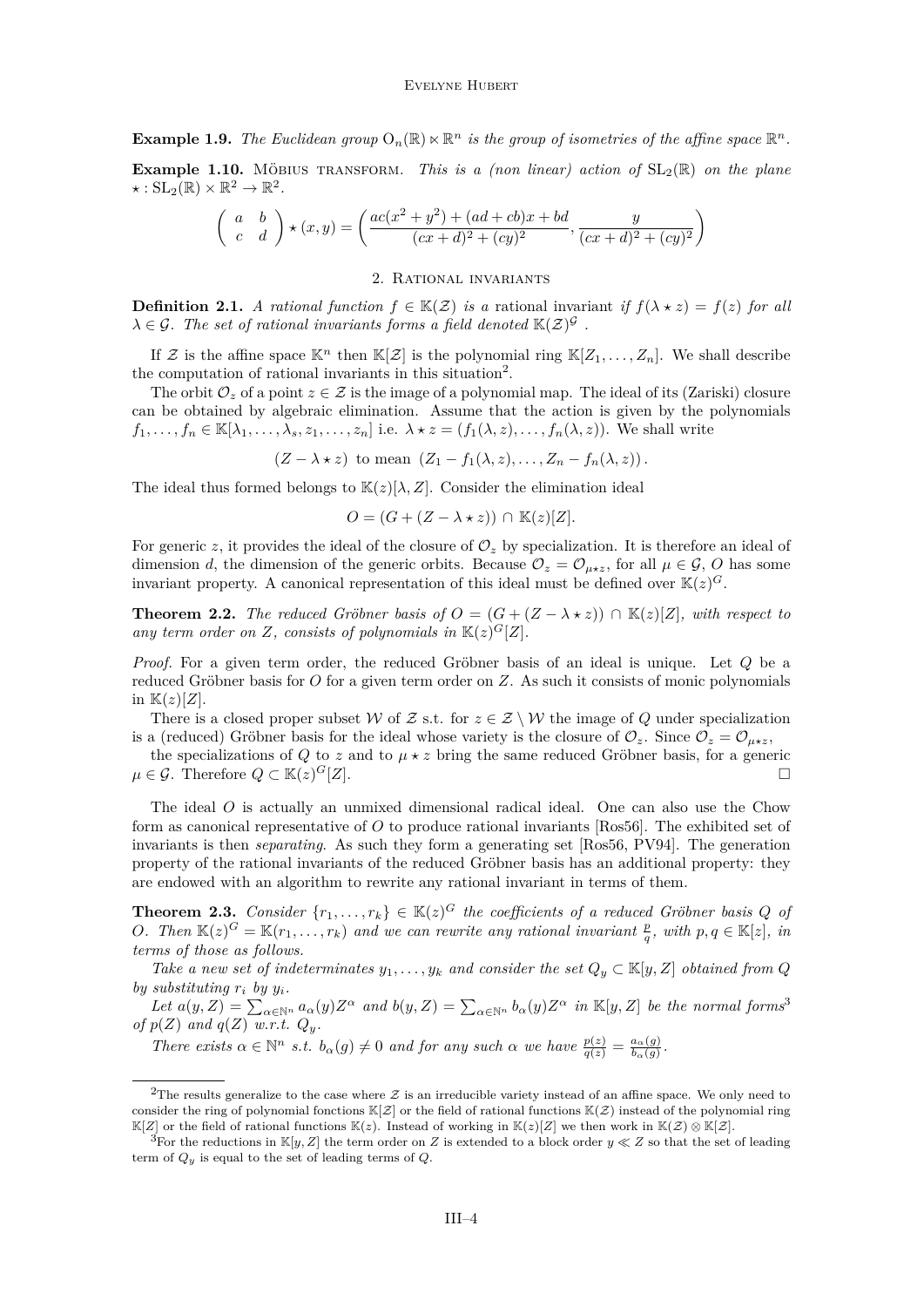<span id="page-5-0"></span>*Proof.* The Gröbner basis *Q* is reduced and therefore monic so that the set of leading monomials of *Q* and of  $Q_y$  are equal. If  $a(y, Z)$  is the reduction of  $p(Z)$  w.r.t.  $Q_y$  then  $a(g, Z)$ , obtained by substituting back  $y_i$  by  $r_i$ , is the normal form of  $p(Z)$  w.r.t.  $Q$ . Similarly for  $b(y, Z)$  and  $q(Z)$ .

As  $O \cap K[Z] = (0)$ , neither  $p(Z)$  nor  $q(Z)$  belong to  $O$  and therefore both  $a(g, Z)$  and  $b(g, Z)$ are different from 0.

If  $\frac{p}{q}$  is a rational invariant then  $\frac{p(z)}{q(z)} = \frac{p(Z)}{q(Z)}$  $\frac{p(Z)}{q(Z)}$  for all  $Z \in \mathcal{O}_z$ . Thus  $p(z)q(Z) - q(z)p(Z) \in O$ . Therefore the normal forms  $q(z) a(r, Z)$  and  $p(z) b(r, Z)$  of  $p(z) q(Z)$  and  $q(z) p(Z)$  must be equal. In particular  $a(r, Z)$  and  $b(r, Z)$  have the same support and this latter is non empty since  $a, b \neq 0$ . For each  $\alpha$  in this common support, we have  $q(z)a_{\alpha}(r) = p(z)b_{\alpha}(r)$  and therefore  $\frac{p(z)}{q(z)} = \frac{a_{\alpha}(r)}{b_{\alpha}(r)}$  $\frac{a_{\alpha}(r)}{b_{\alpha}(r)}$ .  $\Box$ 

This is the formulation taken in [\[HK07a\]](#page-10-0). The result appears to some extent in [\[MQB99\]](#page-10-0) and is dwelved on in [\[Kem07\]](#page-10-0).

**Example 2.4.** Scaling*. Consider the first group action of Example [1.4.](#page-2-0)*

*By elimination on the ideal*  $(1 - \lambda_1 \lambda_2, Z_1 - \lambda_1 z_1, Z_2 - \lambda_1 z_2)$  *we obtain*  $O = (z_1 Z_2 - z_2 Z_1)$ *. The reduced Gröbner basis of O for a term order where*  $Z_1 < Z_2$  *is*  $Q = \{Z_2 - \frac{z_2}{z_1}Z_1\}$ *. By Theorem [2.3,](#page-4-0)*  $\mathbb{K}(z_1, z_2)^G = \mathbb{K}(\frac{z_2}{z_1}).$ 

 $\begin{array}{l} \n\mathcal{L}(x, y) = x_1 \cdot \mathcal{L}(x, y) = 2x_1 \cdot \mathcal{L}(x, y) = 2x_1 \cdot \mathcal{L}(x, y) = 2x_1 \cdot \mathcal{L}(x, y) = 2x_1 \cdot \mathcal{L}(x, y) = 2x_1 \cdot \mathcal{L}(x, y) = 2x_1 \cdot \mathcal{L}(x, y) = 2x_1 \cdot \mathcal{L}(x, y) = 2x_1 \cdot \mathcal{L}(x, y) = 2x_1 \cdot \mathcal{L}(x, y) = 2x_1 \cdot \mathcal{L}(x, y) = 2x_$ set up to write  $\frac{p}{q}$  as a rational function of  $r = \frac{z_2}{z_1}$ . To this purpose consider  $P = Z_1^2 + 4Z_1Z_2 + Z_2^2$ *and*  $Q = Z_1^2 - 3Z_2^2$  *and compute their normal forms a and b w.r.t.*  $\{Z_2 - y Z_1\}$ *. We have*  $a = (1 + 4y + y^2)Z_1^2$  *and*  $b = (1 - 3y^2)Z_1^2$ . *Thus* 

$$
\frac{z_1^2 + 4z_1z_2 + z_2^2}{z_1^2 - 3z_2^2} = \frac{1 + 4r + r^2}{1 - 3r^2}
$$
 where  $r = \frac{z_2}{z_1}$ .

**Example 2.5.** ROTATION. *Consider the group action of Example [1.5.](#page-3-0) The orbits consist of the origin and the circles with the origin as center. By elimination on the ideal*  $(\lambda_1^2 + \lambda_2^2 1, Z_1 - \lambda_1 z_1 + \lambda_2 z_2, Z_2 - \lambda_2 z_1 - \lambda_1 z_2)$  we obtain  $O = (Z_1^2 + Z_2^2 - (z_1^2 + z_2^2))$ . By Theorem [2.3,](#page-4-0)  $\mathbb{K}(z_1, z_2)^G = \mathbb{K}(z_1^2 + z_2^2).$ 

**Polynomial invariants.** We thus proved (constructively) that the field of rational invariants is always finitely generated. This is no surprise since any subfield of  $K(z)$  is finitely generated. The situation is different for the ring of polynomial invariants  $\mathbb{K}[z]^{\mathcal{G}}$ . Note furthermore that the fraction field of  $\mathbb{K}[z]^G$  is included in  $\mathbb{K}(z)^G$  but does not need to be equal.

**Example 2.6.** The two actions in the plane of Example [1.4](#page-2-0) given by the representations  $\lambda \mapsto$  *λ* 0 0 *λ*  $\bigg\}$  *and*  $\rho : \lambda \mapsto \begin{pmatrix} \lambda^2 & 0 \\ 0 & \lambda^2 \end{pmatrix}$  $0 \lambda^3$  *of* K<sup>∗</sup> *admit no non constant polynomial invariants. Hence*  $\mathbb{K}[z]$ <sup>*G*</sup> =  $\mathbb{K}$ *. Yet the fields of rational invariants are respectively*  $\mathbb{K}(\frac{x}{y})$  *and*  $\mathbb{K}(\frac{x^3}{y^2})$ *.* 

The most general result is that  $\mathbb{K}[z]^{\mathcal{G}}$  is finitely generated when  $\mathcal{G}$  is a linearly reductive group. These are the groups for which there exists a unique Reynolds operator, a projection from  $\mathbb{K}[z]$ to  $\mathbb{K}[z]^G$  [\[DK02,](#page-10-0) Section 2]. [\[Der99,](#page-10-0) [DK02\]](#page-10-0) presents an algorithm to compute a set of generators of the algebra of polynomial invariants for the linear action of a reductive group. As for the first proof of finiteness by Hilbert (1890), there is a prominent role there for the ideal  $(G + (Z - \lambda)^2)$ *z*)) ∩  $\mathbb{K}[z, Z] + (Z_1, \ldots, Z_n)$  of the Nullcone. A set of generators for  $\mathbb{K}[z]$ <sup>*G*</sup> is obtained by applying the Reynolds operator on a set of generators of this ideal.

### 3. Section to the orbits

**Definition 3.1.** An irreducible variety  $P$  is a section of degree *e* of the action  $\star$  if there exists a *proper algebraic subvariety* W of Z such that the orbits of  $Z \setminus W$  intersect P at exactly *e* points. *Rational section are section of degree* 1*.*

Assume  $P \subset \mathbb{K}[Z]$  is the ideal of the variety  $\mathcal{P}$ . Then  $\mathcal{P}$  is a section of degree *e* if the ideal

$$
I = (G + (Z - \lambda \star z) + P) \cap \mathbb{K}(z)[Z]
$$

is zero dimensional and *e* is the dimension of  $\mathbb{K}(z)[Z]/I$  as a  $\mathbb{K}(z)$ -vector space.

Given an irreducible variety we can then determine if it is a section and compute its degree by computing *I*. The notion is actually not restrictive. Most irreducible variety of complementary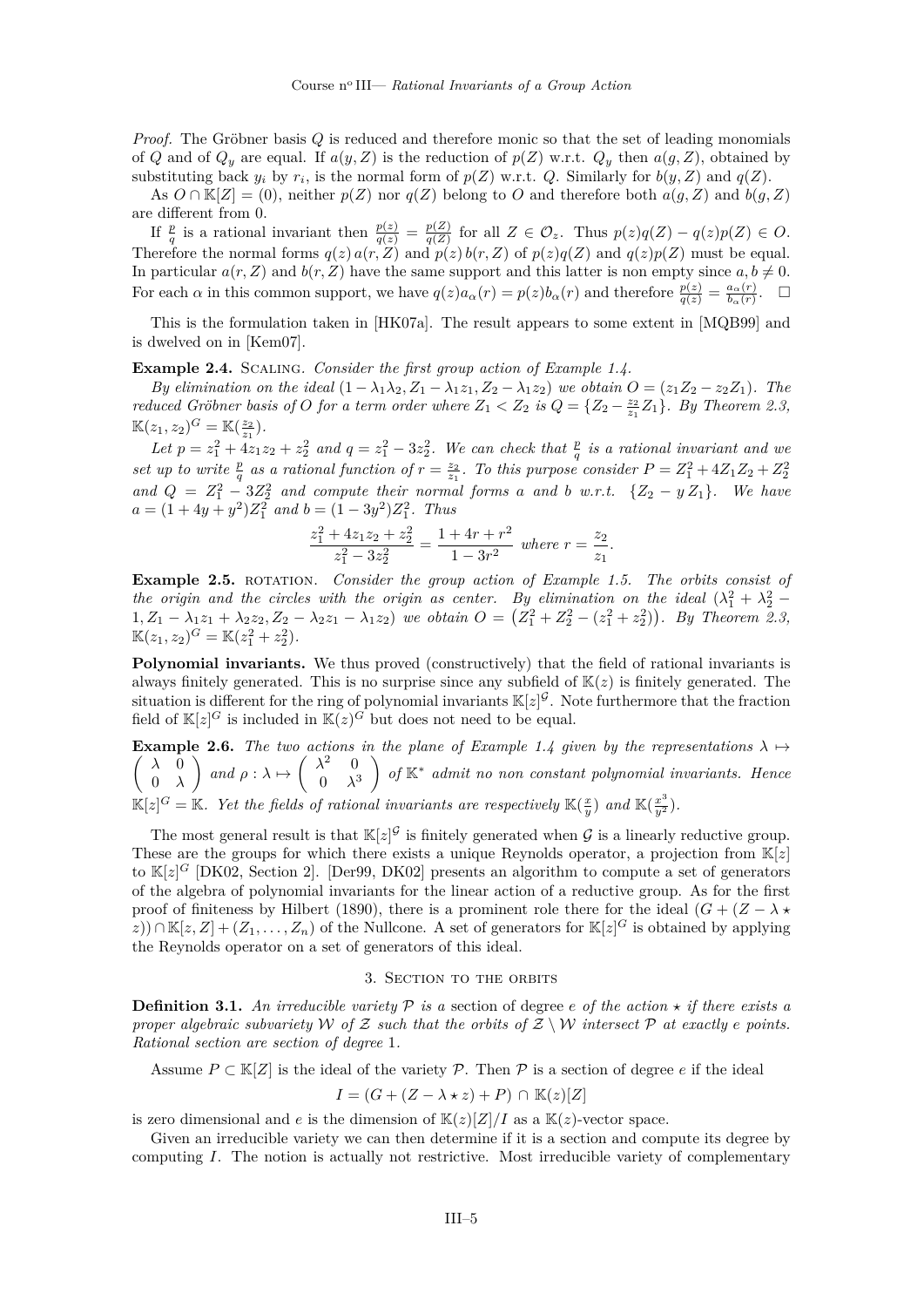<span id="page-6-0"></span>dimension to the orbits are sections to the orbits. Assume the generic orbits have dimension *d* in K*n*. The maximal number of points of intersection of an affine space of codimension *d* with a generic orbit is defined as the degree of the orbit. Generic affine space of codimension *d* do intersect generic orbits in that many points.

Though not particularly demanding, the notion of section is computationally useful for groups of positive dimension. Indeed, the ideal *I* has the same invariant properties as the ideal *O* and computing a Gröbner basis for *I* can be easier as this is a zero dimensional ideal. Furthermore, with an appropriate choice of section, the resulting Gröbner basis involves fewer terms and the number of coefficients to consider as generators can be dramatically smaller.

**Theorem 3.2.** *The reduced Gröbner basis of I, with respect to any term ordering on Z, consists of polynomials in*  $\mathbb{K}(z)^G[Z]$ *.* 

The argument is exactly the same as with the ideal *O* in Theorem [2.2.](#page-4-0) Just as in Theorem [2.3](#page-4-0) we can prove the generating property of the rational invariants appearing as coefficients.

**Theorem 3.3.** *Consider*  $\{r_1, \ldots, r_{\kappa}\} \in \mathbb{K}(z)^G$  *the coefficients of a reduced Gröbner basis Q of I. Then*  $\mathbb{K}(z)^G = \mathbb{K}(r_1, \ldots, r_{\kappa})$  *and we can rewrite any rational invariant*  $\frac{p}{q}$ *, with*  $p, q \in \mathbb{K}[z]$ *relatively prime, in terms of those as follows.*

*Take a new set of indeterminates*  $y_1, \ldots, y_k$  *and consider the set*  $Q_y \subset \mathbb{K}[y, Z]$  *obtained from*  $Q$ by substituting  $r_i$  by  $y_i$ . Let  $a(y, Z) = \sum_{\alpha \in \mathbb{N}^n} a_{\alpha}(y) Z^{\alpha}$  and  $b(y, Z) = \sum_{\alpha \in \mathbb{N}^n} a_{\alpha}(y) Z^{\alpha}$  in  $\mathbb{K}[y, Z]$ *be the reductions of*  $p(Z)$  *and*  $q(Z)$  *w.r.t.*  $Q_y$ *. There exists*  $\alpha \in \mathbb{N}^m$  *s.t.*  $b_{\alpha}(r) \neq 0$  *and for any such α we have*  $\frac{p(z)}{q(z)} = \frac{a_{\alpha}(r)}{b_{\alpha}(r)}$  $\frac{a_{\alpha}(r)}{b_{\alpha}(r)}$ .

Proof. We can proceed just as in the proof of Theorem [2.3;](#page-4-0) we only need to argue additionally that  $p(Z), q(Z) \notin P$ .

We first prove that if  $\frac{p}{q}$  is a rational invariant, with *p* and *q* relatively prime, then *p* and *q* are semi-invariants. By hypothesis  $p(z) q(\lambda \star z) \equiv q(z) p(\lambda \star z)$  for all  $\lambda \in \mathcal{G}$ . Since *p* and *q* are relatively prime  $p(z)$  divides  $p(\lambda \star z)$  that is there exists  $a \in \mathbb{K}[z, \lambda]$  s.t.  $p(\lambda \star z) \equiv a(\lambda, z) p(z)$ mod *G*. Similarly there exits  $b \in h^{-1}\mathbb{K}[z,\lambda]$  s.t.  $q(\lambda \star z) \equiv b(\lambda, z) q(z) \mod G$ . We thus have  $p(z) q(z) (a(\lambda, z) - b(\lambda, z)) \equiv 0 \mod G$  so that  $a \equiv b \mod G$ .

As a semi-invariant, if p vanishes at a point z of Z, it vanishes on all the orbit  $\mathcal{O}_z$  of z. Assume  $p \in P$ , that is  $p(z) = 0$  for all  $z \in \mathcal{P}$ . Owing to the definition of the section, any points of Z outside of a proper algebraic subvariety, is in the orbit of a point on Z. Thus *p* vanishes on an open dense set of Z. This cannot happen if  $p \neq 0$ .

When  $P$  is a rational section the rewriting trivializes into a substitution. Indeed, if the dimension of  $\mathbb{K}(z)[Z]/I$  as a  $\mathbb{K}(z)$  vector space is 1 then, independently of the chosen term order, the reduced Gröbner basis *Q* for *I* is given by  $\{Z_i - r_i(z) | 1 \leq i \leq n\}$  where the  $r_i \in \mathbb{K}(z)^G$ . In view of Theorem 3.3,  $\mathbb{K}(z)^G = \mathbb{K}(r_1,\ldots,r_n)$  and any rational invariant  $f(z) \in \mathbb{K}(z)^G$  can be rewritten in terms of  $r_i$  by replacing  $z_i$  by  $r_i$ :

$$
f(z_1,\ldots,z_n)=f(r_1(z),\ldots,r_n(z)),\quad\forall f\in\mathbb{K}(z)^G.
$$

**Example 3.4.** scaling*. We carry on with Example [1.4](#page-2-0) and [2.4.](#page-5-0)*

*Choose*  $P = (Z_1 - 1)$ *. A reduced Gröbner basis of I is given by*  $\{Z_1 - 1, Z_2 - \frac{z_2}{z_1}\}$ *. We can see that Theorem 3.2 is verified and that P defines a rational section. By Theorem 3.3 we know that*  $r = \frac{z_2}{z_1}$  generates the field of rational invariants  $\mathbb{K}(z)^G$ . The rewriting algorithm of Theorem 3.5 *is a simple replacement. For all*  $f \in K(z)^G$  *we have*  $f(z_1, z_2) = f(1, r)$ *. The simplicity of this rewriting can be constrasted with the one performed in Example [2.4.](#page-5-0)*

**Example 3.5.** ROTATION. We carry on with Example [1.5](#page-3-0) and [2.5.](#page-5-0)

*Choose*  $P = (Z_2)$ *. The reduced Gröbner basis of I w.r.t. any term order is*  $\{Z_2, Z_1^2 - (z_1^2 + z_2^2)$ *z* 2 2 )}*. We can see that Theorem 3.2 is verified and that P defines a cross-section of degree 2. By Theorem* 3.3 we know that  $r = z_1^2 + z_2^2$  generates the field of rational invariants  $\mathbb{K}(z)^G$ *. In this situation, the rewriting algorithm of Theorem 3.3 consists in substituting*  $z_2$  by 0 and  $z_1^2$  by r.

**Section, quasi-section, cross-section.** The present concept of *section of degree e* appears as *quasi-section* in [\[PV94\]](#page-10-0). In [\[HK07a\]](#page-10-0) we defined *cross-sections of degree e* but the two notions actually differ.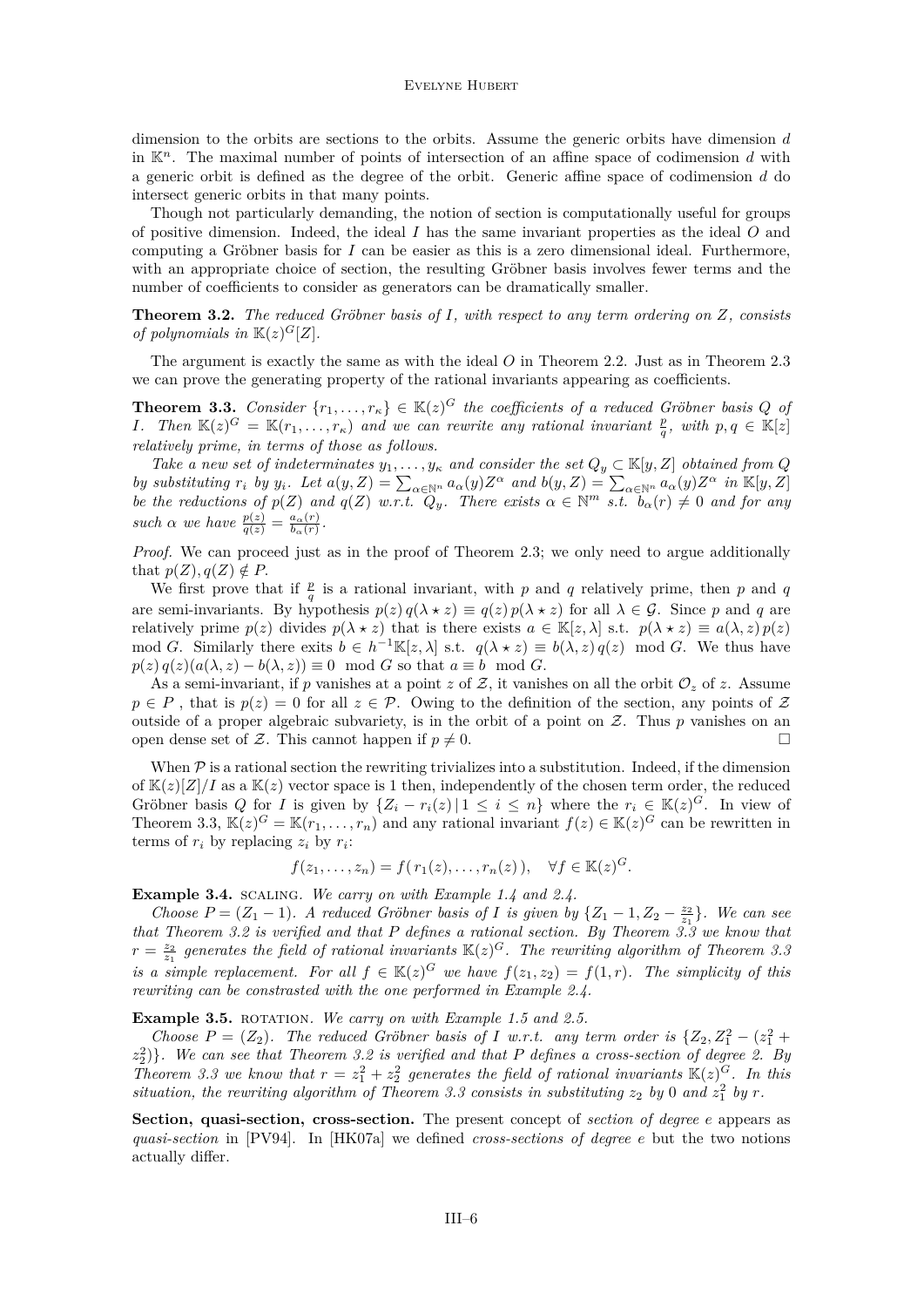If we consider the scaling  $\lambda \star (x, y) = (\lambda^2 x, \lambda^3 y)$  the variety of  $P = (Y - X)$  is a section of degree 1. The ideal of the intersection of  $P$  with a generic orbit is

$$
I=\left(Y-\frac{x^3}{y^2},X-\frac{x^3}{y^2}\right).
$$

In [\[HK07a,](#page-10-0) Definition 3.1] an irreducible ideal *P* defines a cross-section if the ideal  $O + P$  is zero-dimensional and radical. The degree of the cross-section is then the dimension of the K-vector space  $\mathbb{K}(z)[Z]/(O+P)$ . This is the number of points of intersection of the closure of a generic orbit with the variety P of *P*.

In the above example  $O = (y^2 X^3 - x^3 Y^2)$  so that the closures of the generic orbits contain the origin. And so does  $\overline{P}$ . There are thus two points of intersections.  $\overline{P}$  furthermore fails to be a cross-section because *O* is not a radical ideal. Indeed

$$
O + P = \left(X - Y, Y^2 \left(Y - \frac{x^3}{y^2}\right)\right).
$$

Both concepts lead to valid computations but the present concept of section is more appropriate.

**Example.** We examine a linear action of  $SL_2$  on  $K^7$  considered by [\[Der99\]](#page-10-0). The linear action of  $SL_2$  on  $\mathbb{K}^7$  is given by the following polynomials of  $\mathbb{K}[\lambda_1, \ldots, \lambda_4, z_1, \ldots, z_7]$ :

$$
Z_1 = \lambda_1 z_1 + \lambda_2 z_2, \quad Z_2 = \lambda_3 z_1 + \lambda_4 z_2 Z_3 = \lambda_1 z_3 + \lambda_2 z_4, \quad Z_4 = \lambda_3 z_3 + \lambda_4 z_4 Z_5 = \lambda_1^2 z_5 + 2\lambda_1 \lambda_2 z_6 + \lambda_2^2 z_7 Z_6 = \lambda_3 \lambda_1 z_5 + \lambda_1 \lambda_4 + \lambda_2 \lambda_3 z_6 + \lambda_2 \lambda_4 z_7 Z_7 = \lambda_3^2 z_5 + 2\lambda_3 \lambda_4 z_6 + \lambda_4^2 z_7
$$

the group being defined by  $G = (\lambda_1 \lambda_4 - \lambda_2 \lambda_3 - 1) \subset \mathbb{K}[\lambda_1, \lambda_2, \lambda_3, \lambda_4].$ 

The cross-section defined by  $P = (Z_1 + 1, Z_2, Z_3)$  is of degree one. The reduced Gröbner basis (for any term order) of the ideal  $I^e \subset \mathbb{K}(z)[Z]$  is given by  $\{Z_1+1, Z_2, Z_3, Z_4-r_2, Z_5-r_3, Z_6-r_4, Z_7-r_1\}$ where

$$
r_1 = z_7 z_1^2 - 2 z_2 z_6 z_1 + z_2^2 z_5, \quad r_2 = z_3 z_2 - z_1 z_4,
$$
  

$$
r_3 = \frac{z_3^2 z_7 - 2 z_6 z_4 z_3 + z_5 z_4^2}{(z_1 z_4 - z_3 z_2)^2}, \quad r_4 = \frac{z_1 z_6 z_4 - z_1 z_3 z_7 + z_3 z_2 z_6 - z_2 z_5 z_4}{z_1 z_4 - z_3 z_2}
$$

By Theorem [3.3,](#page-6-0)  $\mathbb{K}(z)^G = \mathbb{K}(r_1, r_2, r_3, r_4)$ . In this case the rewriting of any rational invariant in terms of  $r_1, r_2, r_3, r_4$  consists simply in substituting  $(z_1, z_2, z_3, z_4, z_5, z_6, z_7)$  by  $(-1, 0, 0, r_2, r_3, r_4, r_1)$ . We illustrate this replacement property by rewriting the five generating polynomial invariants com-puted by [\[Der99\]](#page-10-0) in terms of  $r_1, r_2, r_3, r_4$ :

$$
z_2^2 z_5 - 2 z_2 z_6 z_1 + z_7 z_1^2 = r_1, \quad z_3 z_2 - z_1 z_4 = r_2,
$$
  

$$
z_3^2 z_7 - 2 z_6 z_4 z_3 + z_5 z_4^2 = r_3 r_2^2, \quad z_1 z_3 z_7 - z_3 z_2 z_6 + z_2 z_5 z_4 - z_1 z_6 z_4 = r_4 r_2,
$$
  

$$
z_6^2 - z_7 z_5 = r_4^2 - r_1 r_3,
$$

The reduced Gröbner basis of *O*, relative to the total degree order with ties broken by reverse lexicographical order, has 9 elements:

$$
Z_6^2 - Z_7 Z_5 + r_1 r_3 - r_4^2, \quad Z_6 Z_4 + r_3 r_2 Z_2 - r_4 Z_4 - Z_3 Z_7,
$$
  
\n
$$
Z_5 Z_4 - Z_3 Z_6 + r_3 r_2 Z_1 - r_4 Z_3, \quad Z_3 Z_2 - Z_1 Z_4 - r_2,
$$
  
\n
$$
Z_2 Z_6 - Z_1 Z_7 + r_4 Z_2 - \frac{r_1}{r_2} Z_4, \quad Z_2 Z_5 + Z_1 r_4 - Z_6 Z_1 - \frac{r_1}{r_2} Z_3,
$$
  
\n
$$
Z_2^2 + \frac{r_1}{r_3 r_2^2} Z_4^2 - \frac{Z_7}{r_3} - 2 \frac{r_4}{r_3 r_2} Z_4 Z_2, \quad Z_1^2 - \frac{Z_5}{r_3} - 2 \frac{r_4}{r_3 r_2} Z_3 Z_1 + \frac{r_1}{r_3 r_2^2} Z_3^2
$$
  
\n
$$
Z_2 Z_1 - \frac{r_4}{r_3} - \frac{Z_6}{r_3} + \frac{r_1}{r_3 r_2^2} Z_4 Z_3 - 2 \frac{r_4}{r_3 r_2} Z_4 Z_1,
$$

Though this Gröbner basis is obtained without much difficulty, the example illustrates the advantage obtained by considering the construction with a section: *I* has much simpler reduced Gröbner basis than *O*. In particular the number of coefficients to be considered as generators is considerably smaller.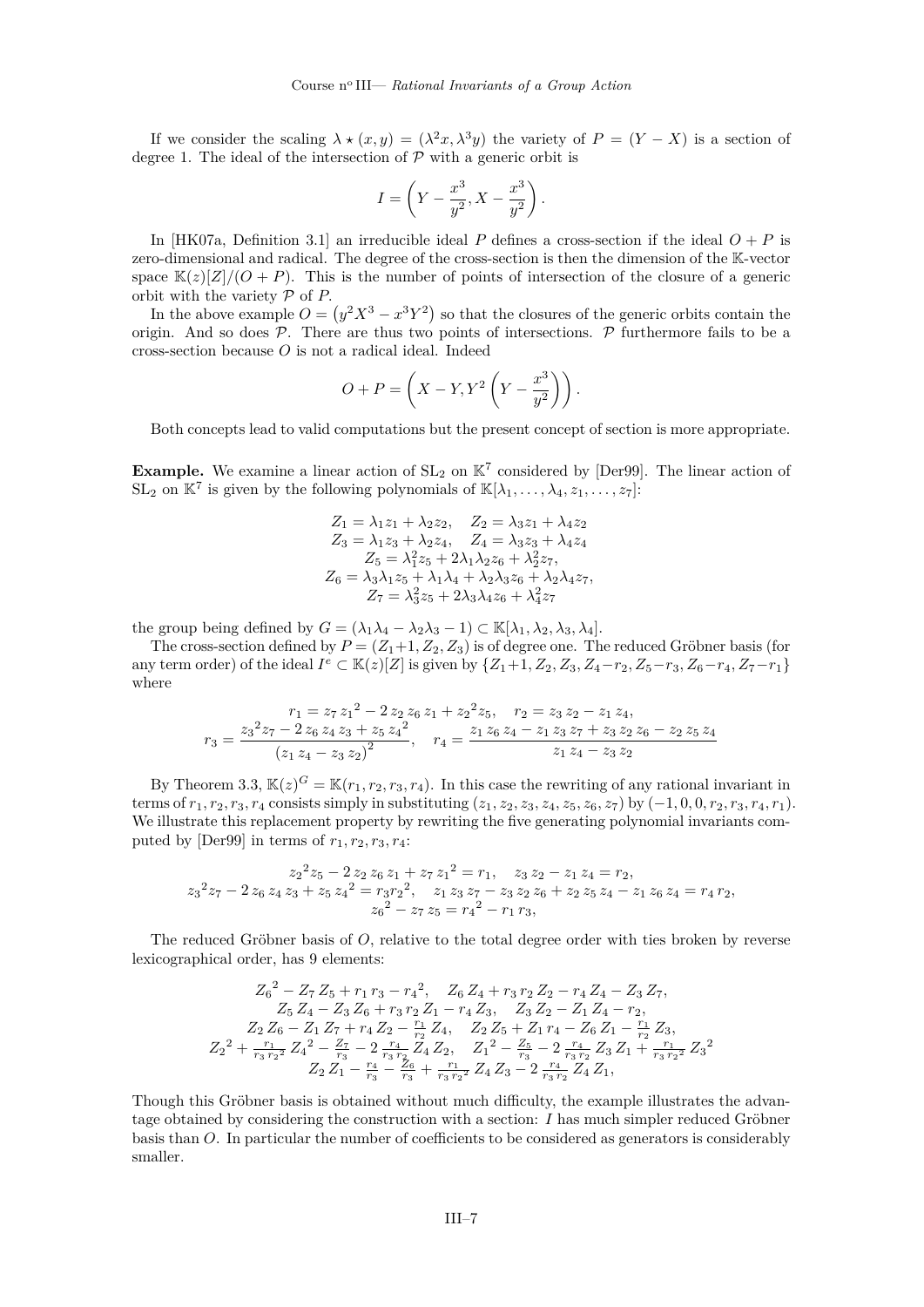#### Evelyne Hubert

### 4. Equivalence in geometry and algebra

A group action on  $\mathcal Z$  defines an equivalence relationship between points on the same orbit. Rational invariants allow to decide of the equivalence of two generic points. Closely connected to the problem of equivalence, the problem of normal forms is in turn intimately linked with the notion of sections. We illustrate this theme on two standard group actions.

A rational invariant  $f$  is said to separate the orbits  $\mathcal{O}_1$  and  $\mathcal{O}_2$  if it is defined at points of both orbits and assumes different values at these points. A set of rational invariants separate the orbits  $\mathcal{O}_1$  and  $\mathcal{O}_2$  if it contains an invariant that separate these orbits. Finally we say that a finite set R of rational invariants separates generic orbits if there exists a proper subvariety  $W$  in  $Z$  such that *R* separates the orbits of any two inequivalent points of  $\mathcal{Z} \setminus \mathcal{W}$ .

In the preceding sections we have emphasized generating sets of rational invariants. The way we have obtained those we can see that they are separating. Conversely, a finite set of separating invariants is generating [\[Ros56,](#page-10-0) [PV94\]](#page-10-0).

Note that polynomial invariants do not necessarily have any separating property. For instance, we saw in Example [2.6](#page-5-0) that an action can have no non trivial polynomial invariants while there are rational invariants. The notion of *separating set of polynomial invariants* [\[DK02,](#page-10-0) Section 2.3.2] was introduced relatively recently. The advantage is that there exist finitesuch sets, even for non reductive group. By definition, though, a separating set of polynomial invariants separate what can be separated by polynomial invariants.

**Classical invariant theory.**  $SL_n(\mathbb{C})$  acts on  $\mathbb{C}^n$  linearly. What is known as *classical invariant theory* concerns the induced action of  $SL_n(\mathbb{C})$  on the vector space  $\mathbb{C}[x_1,\ldots,x_n]_d$  of homogeneous polynomials of a fixed degree *d*. The idea is to decide of the equivalence of projective varieties under a linear change of variables.

If  $A \in SL_n(\mathbb{C})$  then  $A \star p(x) = p(Ax)$  defines a (right) action of  $SL_n(\mathbb{C})$  on  $\mathbb{C}[x_1, \ldots, x_n]_d$ . For instance, for  $n = 2$  and  $d = 2$ ,

$$
\begin{pmatrix} a & b \ c & d \end{pmatrix} \star (z_0 x^2 + z_1 xy + z_2 y^2) = (a^2 z_0 + ac z_1 + c^2 z_2) x^2
$$
  
+ (2ab z<sub>0</sub> + (bc + ad) z<sub>1</sub> + 2cd z<sub>2</sub>) xy + (b<sup>2</sup> z<sub>0</sub> + bd z<sub>1</sub> + d<sup>2</sup> z<sub>2</sub>) y<sup>2</sup>

so that the induced representation on the space of conics, whose coordinates are  $(z_0, z_1, z_2)$ , is

$$
\left(\begin{array}{cc} a & b \\ c & d \end{array}\right) \mapsto \left(\begin{array}{ccc} a^2 & ac & c^2 \\ 2ab & ad+bc & 2cd \\ b^2 & bd & d^2 \end{array}\right)
$$

Applying Theorem [2.3](#page-4-0) or Theorem [3.3](#page-6-0) we can obtain a generating set of invariants. We have

$$
O = (Z_1^2 - 4 Z_2 Z_0 - (z_1^2 - 4 z_0 z_2))
$$

and choosing the section defined by  $P = (Z_1, Z_0 - 1)$  we obtain

$$
I = \left( Z_0 - 1, Z_1, Z_2 - \frac{1}{4} (z_1^2 - 4 z_0 z_1) \right).
$$

As we could expect the discriminant is a generating invariant.

The section we chose is of degree 1. The rewriting entailed is then a simple replacement:  $z_0 \to 1$ ,  $z_1 \to 0$ ,  $z_2 \to \frac{1}{4}(z_1^2 - 4 z_0 z_1)$ . It provides a conic that lies at the intersection of the orbit of the given conic and the rational section. It provides a normal form (over  $\mathbb{C}$ ).

**Matrix similarity.**  $GL_n(\mathbb{K})$  acts on  $\mathbb{K}^{n \times n}$  by matrix similarity:

$$
\star: \begin{array}{rcl} \mathrm{GL}_n(\mathbb{K}) \times \mathbb{K}^{n \times n} & \to & \mathbb{K}^{n \times n} \\ (A, M) & \mapsto & AMA^{-1} \end{array}.
$$

The reader is invited to check computationally, for small  $n$ , that the coefficients of the characteristic polynomial  $\chi(t) = t^n - \chi_{n-1}t^{n-1} - \ldots - \chi_0$  of *M* provide a generating set of rational invariants. Those are polynomials in the entries of  $n \times n$  matrices.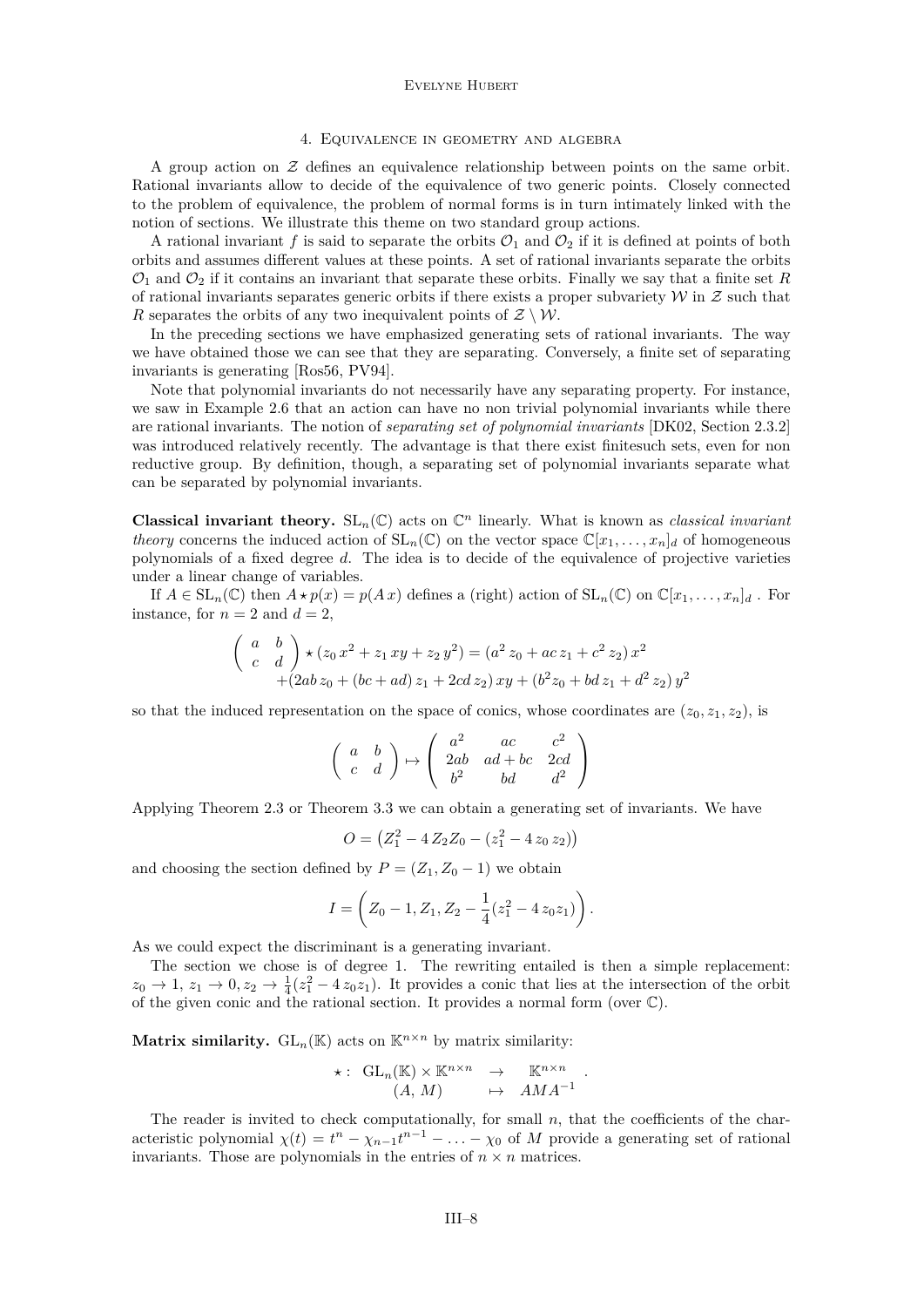To prove the result in general we observe that the companion matrix

$$
\begin{pmatrix}\n\vdots & \cdot & \cdot & \cdot & \times 0 \\
1 & \cdot & \cdot & \cdot & \cdot \\
\cdot & \cdot & \cdot & \cdot & \cdot \\
\cdot & \cdot & \cdot & 1 & \cdot \times n-1\n\end{pmatrix}
$$

is in the orbit of  $M$  if  $\chi$  is the minimal polynomial of  $M$ . The variety of companion matrices provide thus a rational section for the action. The constant entries of the  $(n-1)$  first column provide the equations of the rational section. The entries of the last columns are then generating invariants according to Theorem [3.3.](#page-6-0)

### 5. Scalings

Scalings form a simple class of actions. They are diagonal actions of the algebraic torus  $(\mathbb{K}^*)^r$ They have a prominent role in applications despite their simplicity. Remarkably, the computations pertaining to their invariants can be performed with linear algebra. In [\[HL12\]](#page-10-0) we show how to compute a mininal generating set, a rational section and the rewrite rules. They are deduced from a unimodular multiplier providing the Hermite form of the integer matrix of powers describing the scaling. Those results are extended in [\[HL13\]](#page-10-0) to address the parameter reduction in models of mathematical biology. In this section we give a foretaste for some scalings in the plane.

We consider a scaling of the plane

$$
\star: \quad \mathbb{K}^* \times \mathbb{K}^2 \quad \to \quad \mathbb{K}^2 \n(\lambda, (x, y)) \quad \mapsto \quad (\lambda^a \, x, \lambda^b \, y)
$$

defined by some  $a, b \in \mathbb{N}$  that are relatively prime. The ideal of the orbit of  $(x, y) \in \mathbb{K}^2 \setminus \{(0, 0)\}\$ is then given by

$$
O = (x^b Y^a - y^a X^b).
$$

Thus  $g = \frac{y^a}{x^b}$  is a generating invariant. A generic affine line in K<sup>2</sup> is a section of degree max(*a, b*). If we choose defined by  $P = (X - 1)$ , it defines a section of degree a since the ideal of the intersection of the orbit of  $(x, y) \in \mathbb{K}^2 \setminus \{(0, 0)\}\$  with the variety P of P is

$$
I = \left(X - 1, Y^a - \frac{y^a}{x^b}\right).
$$

A smarter choice of section is provided by the Bezout coefficients  $\alpha, \beta \in \mathbb{Z}$  s.t.  $\alpha a - \beta b = 1$ . Assume for simplicity that  $\alpha, \beta \in \mathbb{N}$ . If we choose  $P = (X^{\alpha} - Y^{\beta}) : (XY)^{\infty}$  then the ideal of the intersection of the orbit of  $(x, y) \in \mathbb{K}^2 \setminus \{(0, 0)\}\$  with the variety  $P$  of P is

$$
I = \left(X - \left(\frac{y^a}{x^b}\right)^{\beta}, Y - \left(\frac{y^a}{x^b}\right)^{\alpha}\right).
$$

We thus have a rational section.

This generalizes for scalings in all dimensions. Furthermore, for those actions, a minimal set of generators and rewrite rules are obtained with linear algebra operations solely. The key ingredient is the computation of Hermite normal forms. All the necessary information is read on the unimodular multiplier.

In the case above, for instance, all the needed information is read from

$$
\underbrace{\begin{bmatrix} a & b \end{bmatrix}}_{\text{scaling}} \underbrace{\begin{bmatrix} \alpha & -b \\ -\beta & a \end{bmatrix}}_{\text{multiplier}} = \underbrace{\begin{bmatrix} 1 & 0 \end{bmatrix}}_{\text{Hermite form}}.
$$

The last column of the multiplier provides the powers of a generating invariant. The first column descibes the rational section. Finally, the rewriting  $x \to \left(\frac{y^a}{x^b}\right)$  $\left(\frac{y^a}{x^b}\right)^{\beta}, y \rightarrow \left(\frac{y^a}{x^b}\right)$  $\left(\frac{y^a}{x^b}\right)^{\alpha}$  inferred by the section can be read as the last row of the inverse of the unimodular multiplier, which is

$$
\left[\begin{array}{cc}a & b \\ \beta & \alpha \end{array}\right].
$$

We refer to [\[HL12,](#page-10-0) [HL13\]](#page-10-0) for the general case.